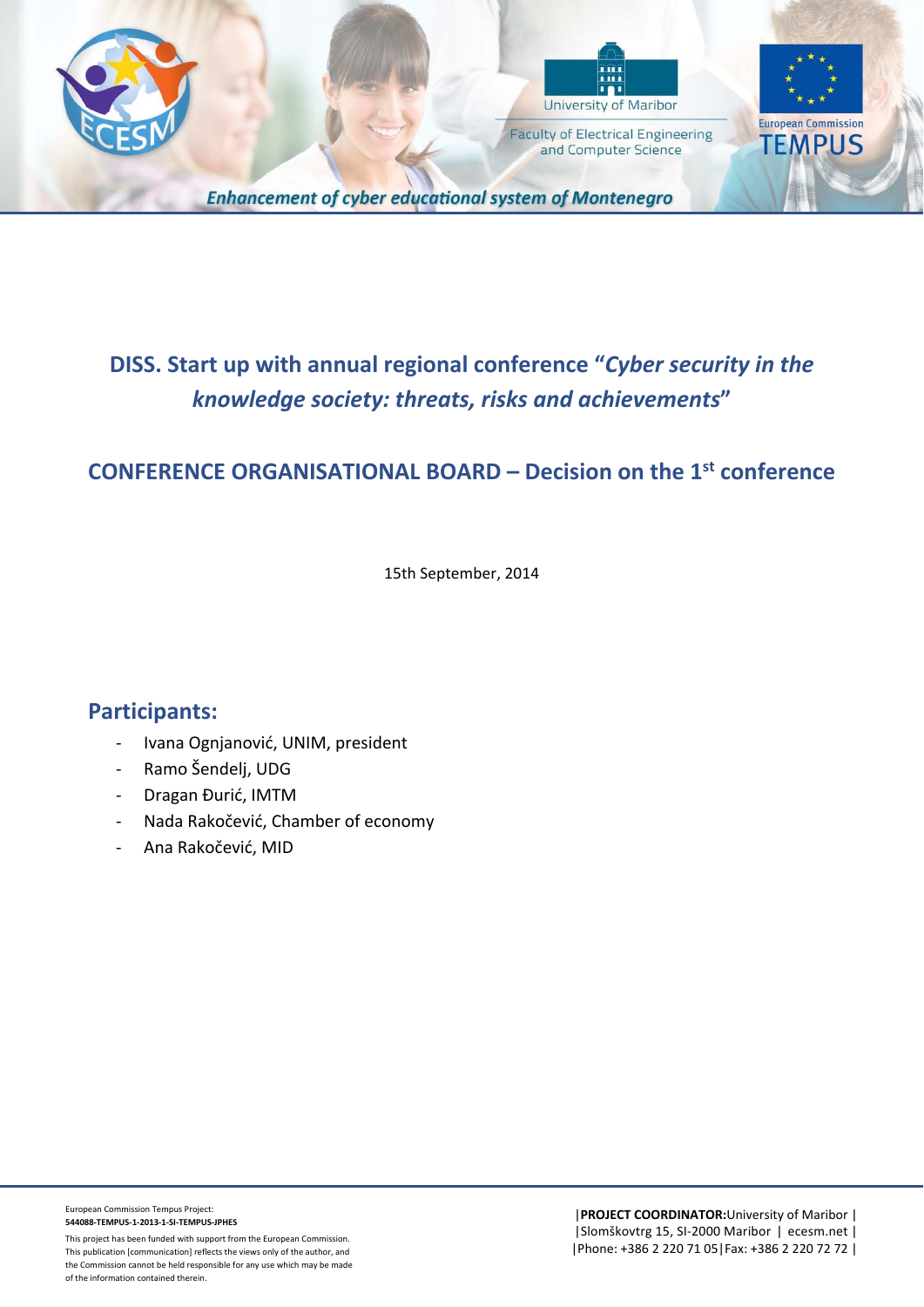

The Conference Organizational Board meeting was organized on 15<sup>th</sup> September 2014 (at 10am) at premises of UNIM, aimed on organizing the 1st conference "*Cyber security in the knowledge society: threats, risks and achievements*".

1. In accordance with decision of the ECESM National Board, Ivana Ognjanović presented a plan agreed with organizers of INFOFEST2014 how to integrate in the 1st conference "*Cyber security in the knowledge society: threats, risks and achievements*". Two guest speakers from ITU and ENISA accepted to participate at the conference, and the following program is proposed:

| Topic / Title                                                                                   | Speaker                                                               |
|-------------------------------------------------------------------------------------------------|-----------------------------------------------------------------------|
| A global approach to build cyber security capacity                                              | Rosheen Awotar Mauree, International<br>Telecommunication Union (ITU) |
| European strategy for cyber security cyber threats and<br>critical ICT infrastructure of Serbia | Slobodan Nedeljković, Ministry of Interior,<br>Serbia                 |
| <b>Security challenges for the Networked Society</b>                                            | Željko Popović, Ericsson Nikola Tesla                                 |
| <b>Security risk and IT Protection</b>                                                          | Jasna Mirković, Telekom Montenegro                                    |
| Review of existing European practice for Cyber security<br>education                            | Marko Hölbl, University of Maribor                                    |
| <b>CERTs- The last line of cyber defense?</b>                                                   | Lionel Ferette, ENISA                                                 |
| Information security in Western Balkan region- Cyber<br>war or Cyber peace?                     | Zoran Živković, Cyber security society of Serbia                      |

- 2. Conference International Editorial Board is created with the following ECESM members:
- ‐ Ivana Ognjanović, UNIM
- ‐ Ramo Šendelj, UDG
- ‐ Dragan Đurić, IMTM
- ‐ Marko Hölbl, University of Maribor
- ‐ Marko Kaaramees, Tallinn University of Technology